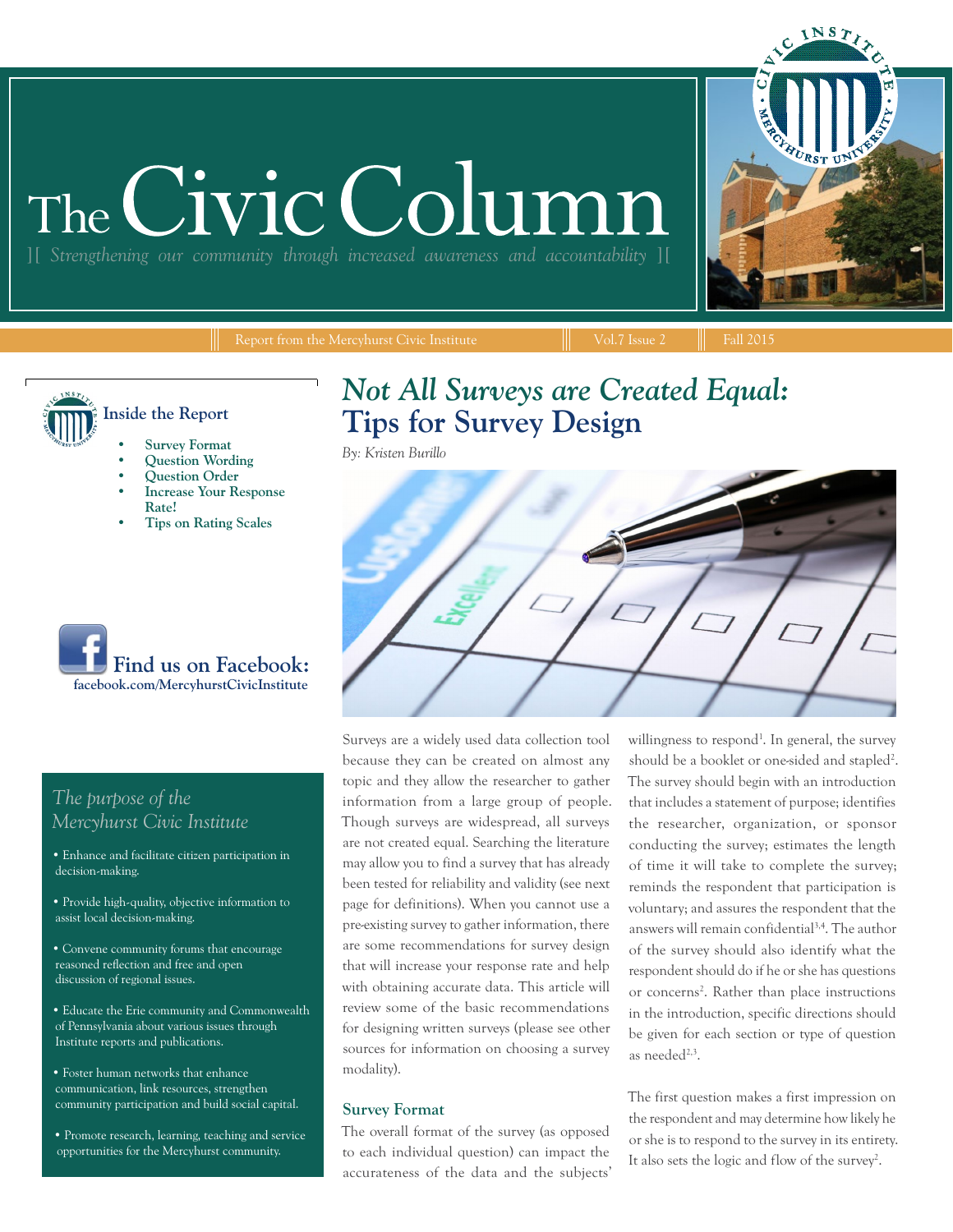## *Not All Surveys are Created Equal:* **Tips for Survey Design** *continued*

The first question should be:

- general but connect with the survey's title or identified purpose<sup>2,5</sup>
- applicable to all respondents<sup>2</sup>
- formatted as a closed-response as opposed to open-ended<sup>2</sup>
- interesting to the respondent (keep demographic questions for the end)<sup>1,2,5,6</sup>
- easy to complete within a few seconds<sup>2</sup>
- noncontroversial (leave sensitive questions for the end of the survey) $2,3$

#### **Reliability**

the extent to which a measurement is consistent, can be reproduced, and avoids error

#### **Validity**

the extent to which an instrument measures what it is intended to measure

In general, shorter questions are better as are answer options that are listed vertically<sup>2</sup>. It is recommended that questions be printed in dark ink and answers be printed in light ink<sup>2</sup>. There should be more space between questions than the components within questions<sup>2</sup>. The respondent should not have to turn the page between the question and answer choices<sup>3</sup>. The survey should begin with general questions and progress to more specific questions<sup>3,6</sup>. The survey should be organized by topic with transitional statements signaling a move to a new topic<sup>3</sup>. It is best to maintain the same type of question and response format throughout a topic if possible<sup>3</sup>.



#### **Question Wording**

Not only is the overall format of the survey important, but each question should be carefully considered so that respondents understand what is being asked and have a way to accurately indicate his or her response. Every time the topic changes or the type of question changes, the respondent should be cued. This pre-question information, or preamble, can include the topic, the timeframe to consider for recall, the instructions (such as check one or choose all), and the definition of any terms or concepts as needed<sup>7</sup>. The following are recommendations about question construction that appear frequently in the literature.

- **Avoid abbreviations, jargon, and foreign phases.** Respondents may skip a question or answer a question inaccurately if they do not understand what a term or acronym means. Examples: Respondents may not know the meaning of phrases such as de facto or due diligence, or may not know that BLS stands for Basic Life Support or that PTO stands for paid time off.<sup>3,5,8</sup>
- **Be specific.** Examples: If you are asking if someone has ever been homeless, specify if you mean without a permanent home or completely living on the streets. If you are asking someone about their behavior "this" year, specify if you mean in the last 12 months or during the calendar year. If you are asking about healthy food, define the word "healthy."3,4,5
- **Avoid vague or imprecise terms.** Words like often, regularly, and occasionally mean different things to different people. How old is "older?" How many hours is considered "part-time?"3,5
- **Include all necessary information.** For example, if you are asking someone about their feelings on the company's paid time off policy, you should summarize the policy to make sure everyone is familiar with it.<sup>3</sup>
- **Avoid questions that are too precise.** For example, people will not likely know how many times they visited the library in the past year or how many hours they spent watching television in the past month. Providing ranges of possible responses is one way to help obtain the desired information.3,7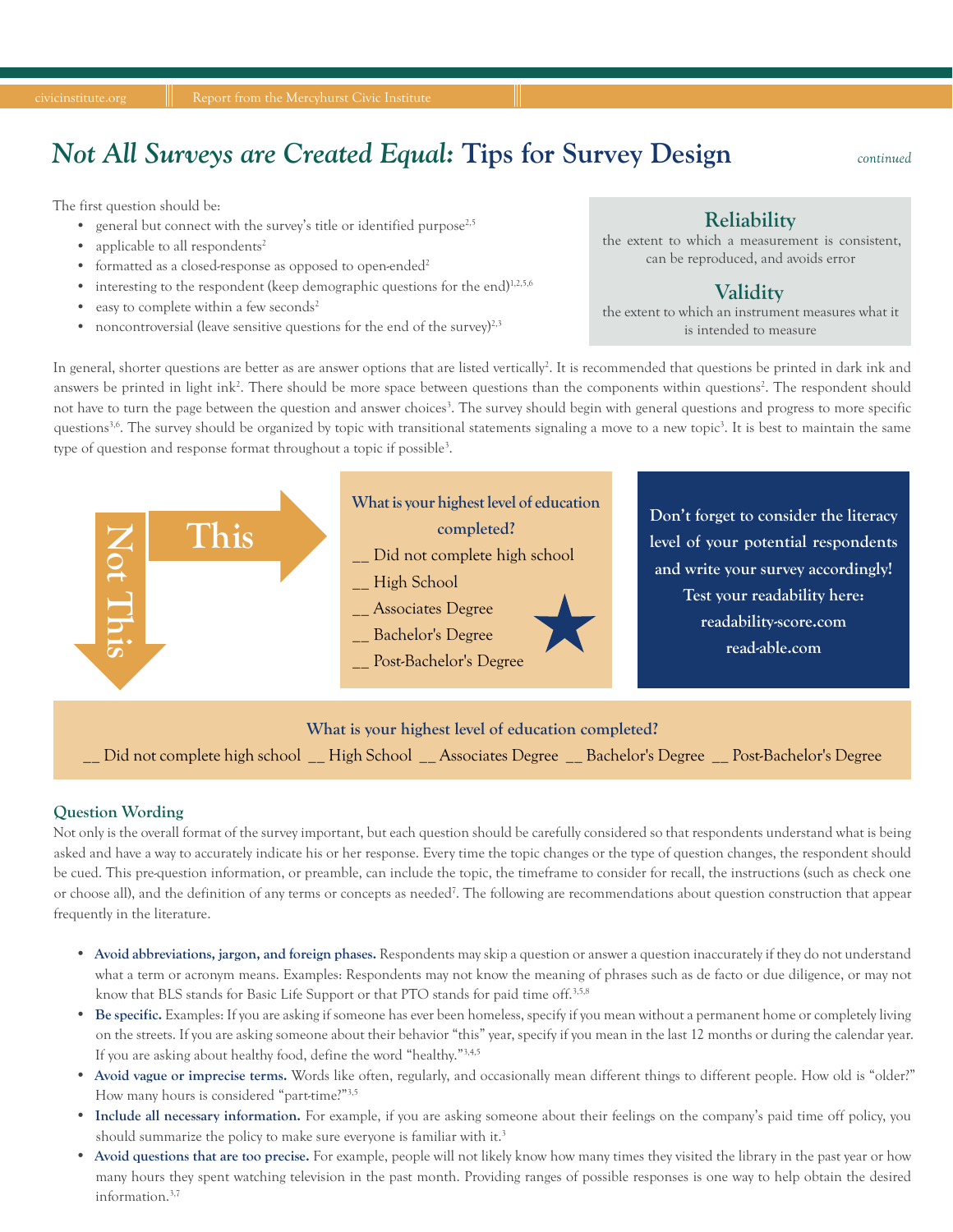## *Not All Surveys are Created Equal:* **Tips for Survey Design** *continued*

- **Phrase personal or potentially incriminating question in less objectionable ways.** Certain topics may be subject to social desirability bias. Use ranges for topics such as income. Offer more response option that indicate infrequency for behaviors that respondents may not want to admit as infrequent (voting) and conversely, offer more response options that indicate frequency for behaviors that respondents may not want to admit as frequent (cheating on an exam). Normalize behaviors before asking about their frequency. For example, "even safe drivers get speeding tickets sometime. How many speeding tickets have you had in the last 12 months?"3,4,9
- **Avoid questions that are too demanding or time-consuming.** Do not ask respondents to rank large lists of items or to write paragraphs. Avoid questions that require respondents to check into their records. For example, do not expect respondents to consult past bills to add up expenses or to obtain the exact date that they visited a restaurant.<sup>3</sup>
- **Avoid bias in questions.** Be careful not to imply that the respondent should be engaged in a behavior. Words with a strong positive, or particularly, negative connotation or words that incite an emotional reaction in respondents should be avoided when possible. For example, respondents may answer different is asked about "welfare" as opposed to asked about "assistance to the poor."9
- **Use mutually exclusive categories.** In other words, do not allow the answer choices to overlap. Example: "Think about the last present you bought for a child. How do you know the child?" The answer choices are son/daughter, nephew/niece, godchild, or friend's child. The child could be both your nephew and your godchild, so the answers are not mutually exclusive. Also, when providing ranges as answer choices, make sure the numbers do not overlap. You cannot have categories of ages 12 to 16 and ages 16 and older because the respondent would not know how to categorize someone who is age 16.<sup>1,3,7,8</sup>
- **Answers should include all possible responses.** If you think there are additional response options that may exist that you have not listed, you may want to add an "other" category and allow the respondent to specify their response. If you are using numeric ranges, make sure all numbers are captured within the choices. Example: If you are asking about someone's plans after high school, and provide the options of attending college, attending trade school, or having a job, you have not allowed for the respondent to indicate that he plans to have a job while also attending college or to indicate that he plans to join the military.<sup>3,5</sup>
- **Avoid making assumptions.** For example, asking how satisfied someone was with their flight the last time the last time they travelled assumes that the respondent has travelled by airplane. The survey could be improved by first asking if they respondent has travelled by airplane and then if yes, continuing to ask about their satisfaction with the flight. Another example: "Was the produce fresh the last time you bought it at the grocery store?" assumes the respondent buys produce at the grocery store.<sup>3</sup>
- **Avoid double-barreled questions.** These types of questions ask about more than one thing at a time but only allows for one answer. Respondents may feel differently about different parts of the question. Examples: "Do you like the current meeting time and location?" Respondents may like the time but not the location. "Changing the office configuration would allow for more space and increase productivity." Respondents may agree that more space would result but not that it would impact productivity.<sup>1,5,7,8</sup>
- **Avoid negative wording or double negatives.** Examples: "Do you agree or disagree that students should never not go to class?" "Do you agree that it's not a good idea to not cancel the subscription on time?"<sup>1,7</sup>

## **Increase Your Response Rate!**

The response rate is the number of participants who completed a survey divided by the number of people who were asked to participate. A greater response rate generally indicates a more representative sample and more accurate and unbiased data. In addition to utilizing the tips for survey format, question wording, and question order reviewed throughout this report, there are some additional techniques that motivate people to complete survey<sup>10,11</sup>.

- Personalize all mailings by using agency letterhead, handwriting addresses, signing cover letters individually, and addressing letters to the specific recipient.
- Do not use bulk mail for sending the survey.
- Provide a pre-addressed and postage-paid envelope for participants to easily return the survey.
- Contact participants multiple times. A prenotification letter or postcard indicating that the survey will be coming is helpful. A reminder postcard should be sent one week after mailing the survey. If recipients have not responded, a replacement survey along with another letter and postage-paid return envelope can be sent a few weeks later.
- If possible, offer an incentive for completing the survey.
- Print the survey on colored paper to grab the attention of the potential respondents.